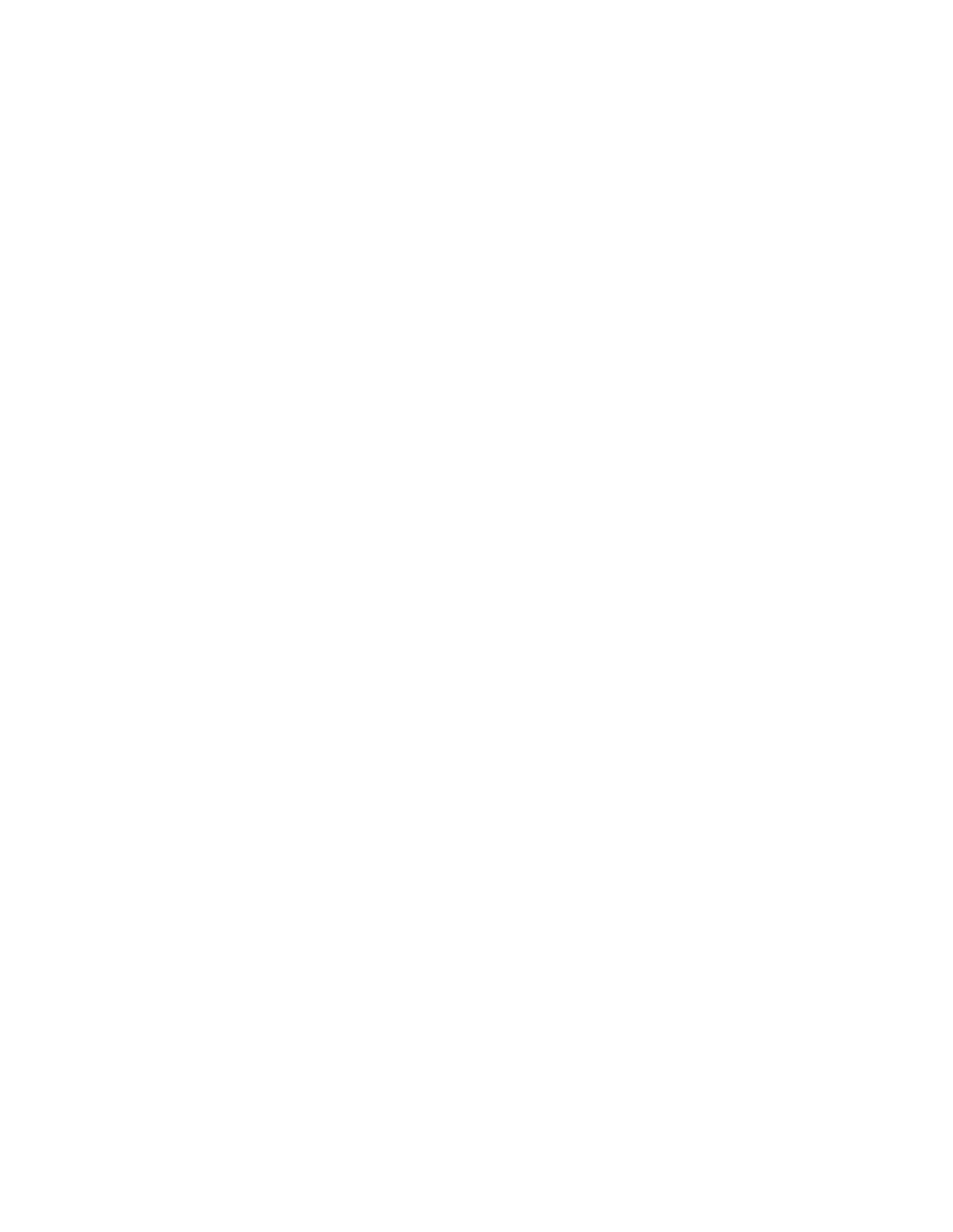## APPENDIX C **FLORAL AND FAUNAL COMPENDIUM**

| <b>Scientific Name</b>            | <b>Common Name</b>            |
|-----------------------------------|-------------------------------|
| <b>Angiosperms (Dicotyledons)</b> |                               |
| Amaranthaceae                     | <b>Amaranth Family</b>        |
| Amaranthus sp.                    | pigweed                       |
| Anacardiaceae                     | <b>Sumac or Cashew Family</b> |
| Malosma laurina                   | laurel sumac                  |
| Rhus integrifolia                 | lemonadeberry                 |
| Schinus molle                     | Peruvian pepper               |
| Toxicodendron diversilobum        | poison oak                    |
| Apiaceae                          | <b>Carrot Family</b>          |
| Foeniculum vulgare                | fennel                        |
| Asclepiadaceae                    | <b>Milkweed Family</b>        |
| Asclepiaseriocarpa                | Indian milkweed               |
| <b>Asteraceae</b>                 | <b>Sunflower Family</b>       |
| Acourtia microcephala             | sacapellote                   |
| Ambrosia psilostachya             | western ragweed (sandbur)     |
| Artemisia californica             | California sagebrush          |
| Artemisia douglasiana             | mugwort                       |
| Artemisia dracunculus             | tarragon sagebrush            |
| Baccharis pilularis               | coyote brush                  |
| Baccharis salicifolia             | mule fat                      |
| Baccharis sarathroides            | broom baccharis               |
| Brickellia californica            | California brickellbush       |
| Carduus pycnocephalus             | Italian thistle               |
| Centaurea melitensis              | tocalote                      |
| Cirsium occidentale               | cobweb thistle                |
| Conyza canadensis                 | horseweed                     |
| Corethrogyne filaginifolia        | sand aster                    |
| Encelia californica               | California bush sunflower     |
| Ericameria pinifolia              | pine bush                     |
| Eriophyllum confertiflorum        | golden yarrow                 |
| Gnaphalium californicum           | California everlasting        |
| Gutierrezia californica           | California matchweed          |
| Deinandra fasciculata             | tarweed                       |
| Heterotheca grandiflora           | telegraph weed                |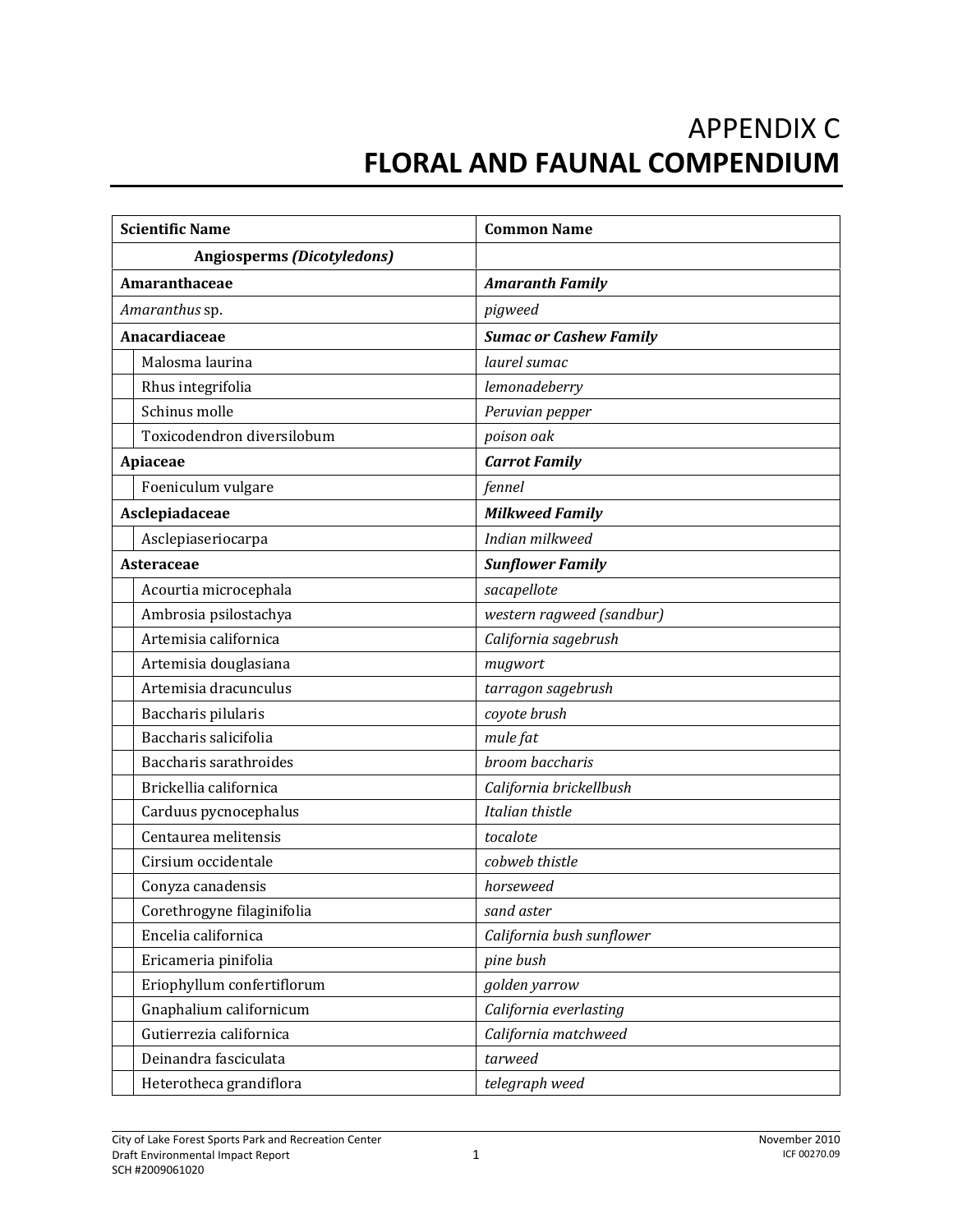|        | <b>Scientific Name</b>  | <b>Common Name</b>          |
|--------|-------------------------|-----------------------------|
|        | Deinandra paniculata    | paniculate tarplant         |
|        | Heterotheca grandiflora | telegraph weed              |
|        | Hypochaeris glabra      | smooth cat's ear            |
|        | Isocoma menziesii       | coastal goldenbush          |
|        | Lactuca serriola        | prickly lettuce             |
|        | Microseris lindleyi     | silver puffs                |
|        | Pulicaria paludosa      | Spanish sunflower           |
|        | Sonchus asper           | prickly sow thistle         |
|        | Sonchus oleraceus       | common sow-thistle          |
|        | Stephanomeria virgata   | wirelettuce                 |
|        | Stylocline gnaphaloides | everlasting neststraw       |
|        | Xanthium strumarium     | cocklebur                   |
|        | <b>Boraginaceae</b>     | <b>Borage Family</b>        |
|        | Amsinckia menziesii     | common fiddleneck           |
|        | Cryptantha sp.          | cryptantha                  |
|        | <b>Brassicaceae</b>     | <b>Mustard Family</b>       |
|        | Brassica nigra          | black mustard               |
| $\ast$ | Hirshfeldia incana      | short-podded mustard        |
|        | Lepidium nitidum        | shining peppergrass         |
|        | <b>Cactaceae</b>        | <b>Cactus Family</b>        |
|        | Opuntia littoralis      | coastal prickly pear        |
|        | Opuntia oricola         | chaparral prickly pear      |
|        | Opuntia prolifera       | coastal cholla              |
|        | Caprifoliaceae          | <b>Honeysuckle Family</b>   |
|        | Sambucus mexicana       | Mexican elderberry          |
|        | Chenopodiaceae          | <b>Goosefoot Family</b>     |
|        | Atriplex sp.            | saltbush                    |
|        | Chenopodium album       | lamb's quarters             |
|        | Convolvulaceae          | <b>Morning-Glory Family</b> |
|        | Calystegia macrostegia  | western bindweed            |
|        | Crassulaceae            | <b>Stonecrop Family</b>     |
|        | Dudleya lanceolata      | lance-leaved dudleya        |
|        | Dudleya pulverulenta    | chalk dudleya               |
|        | Cucurbitaceae           | <b>Gourd Family</b>         |
|        | Cucurbita foetidissima  | calabazilla                 |
|        | Marah macrocarpus       | wild cucumber               |
|        | <b>Cuscutaceae</b>      | <b>Dooder Family</b>        |
|        | Cuscuta californica     | California dodder           |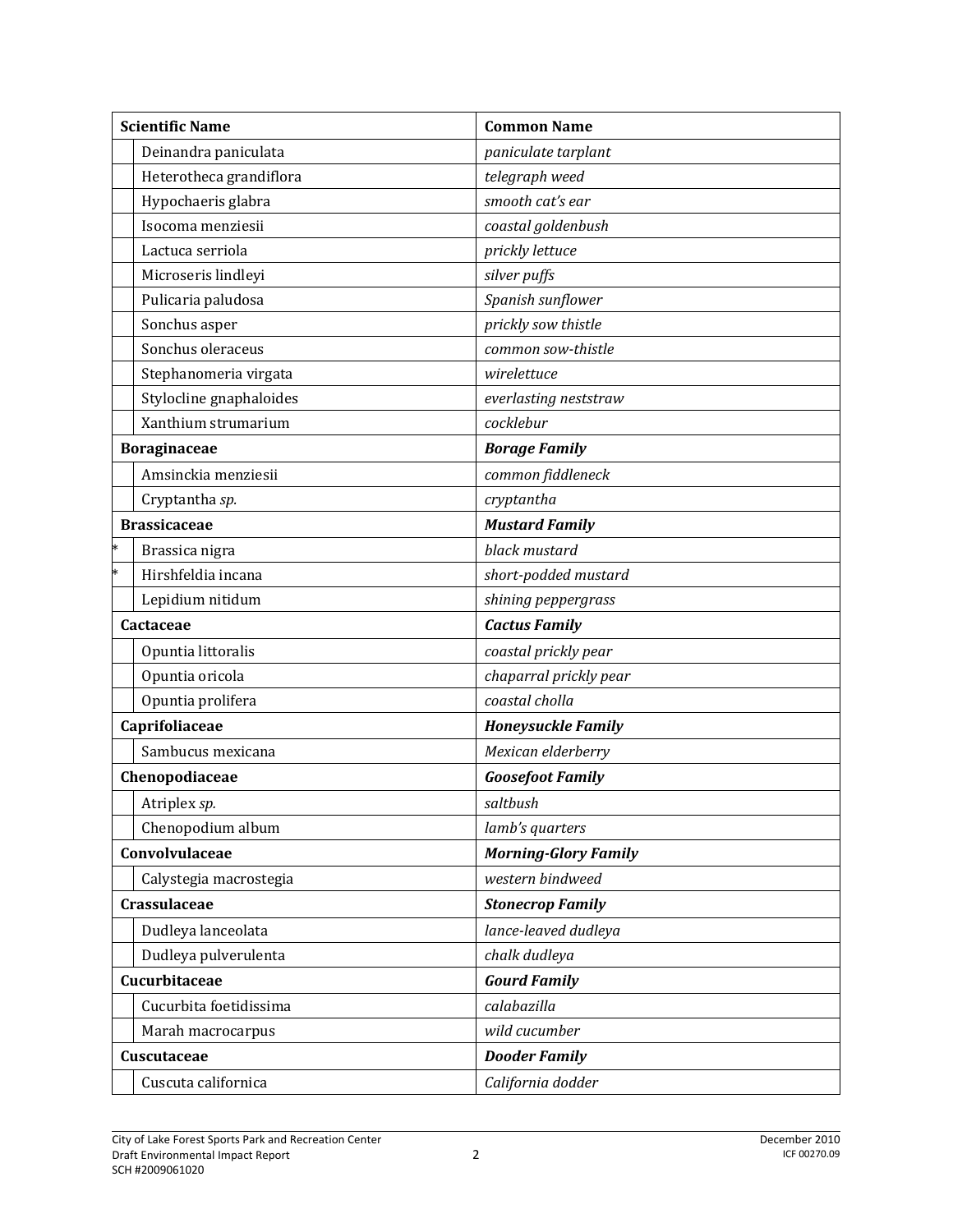| <b>Scientific Name</b>     | <b>Common Name</b>               |
|----------------------------|----------------------------------|
| Euphorbiaceae              | <b>Spurge Family</b>             |
| Chamaesyce albomarginata   | rattlesnake weed                 |
| Croton californicus        | California croton                |
| Eremocarpus setigerus      | dove weed                        |
| <b>Fabaceae</b>            | <b>Legume Family</b>             |
| Acacia sp.                 | acacia                           |
| Lotus scoparius            | deerweed                         |
| Lotus purshianus           | Spanish clover                   |
| Lupinus bicolor            | miniature lupine                 |
| Medicago polymorpha        | burclover                        |
| Melilotus alba             | white sweetclover                |
| Trifolium albopurpureum    | Indian clover                    |
| Fagaceae                   | <b>Oak Family</b>                |
| Quercus agrifolia          | coast live oak                   |
| Geraniaceae                | <b>Geranium Family</b>           |
| Erodium botrys             | broad-lobed filaree              |
| Erodium cicutarium         | red-stemmed filaree              |
| Hydrophyllaceae            | <b>Waterleaf Family</b>          |
| Eucrypta chrysanthemifolia | common eucrypta                  |
| Eucrypta micrantha         | small-flowered eucrypta          |
| Phacelia cicutaria         | caterpillar phacelia             |
| Phacelia distans           | common phacelia                  |
| Phacelia minor             | wild canterbury-bell             |
| Juglandaceae               | <b>Walnut Family</b>             |
| Juglans californica        | Southern California black walnut |
| Lamiaceae                  | <b>Mint Family</b>               |
| Marrubium vulgare          | horehound                        |
| Salvia apiana              | white sage                       |
| Salvia mellifera           | black sage                       |
| Salvia columbariae         | chia                             |
| Stachys sp.                | hedge-nettle                     |
| Losaceae                   | <b>Stick-Leaf Family</b>         |
| Mentzelia sp.              | stick-leaf                       |
| <b>Malvaceae</b>           | <b>Mallow Family</b>             |
| Malacothamnus fasciculatus | mesa bushmallow                  |
| <b>Myrtaceae</b>           | <b>Myrtle Family</b>             |
| Eucalyptus baueriana       | blue box eucalyptus              |
| Eucalyptus camaldulensis   | red gum                          |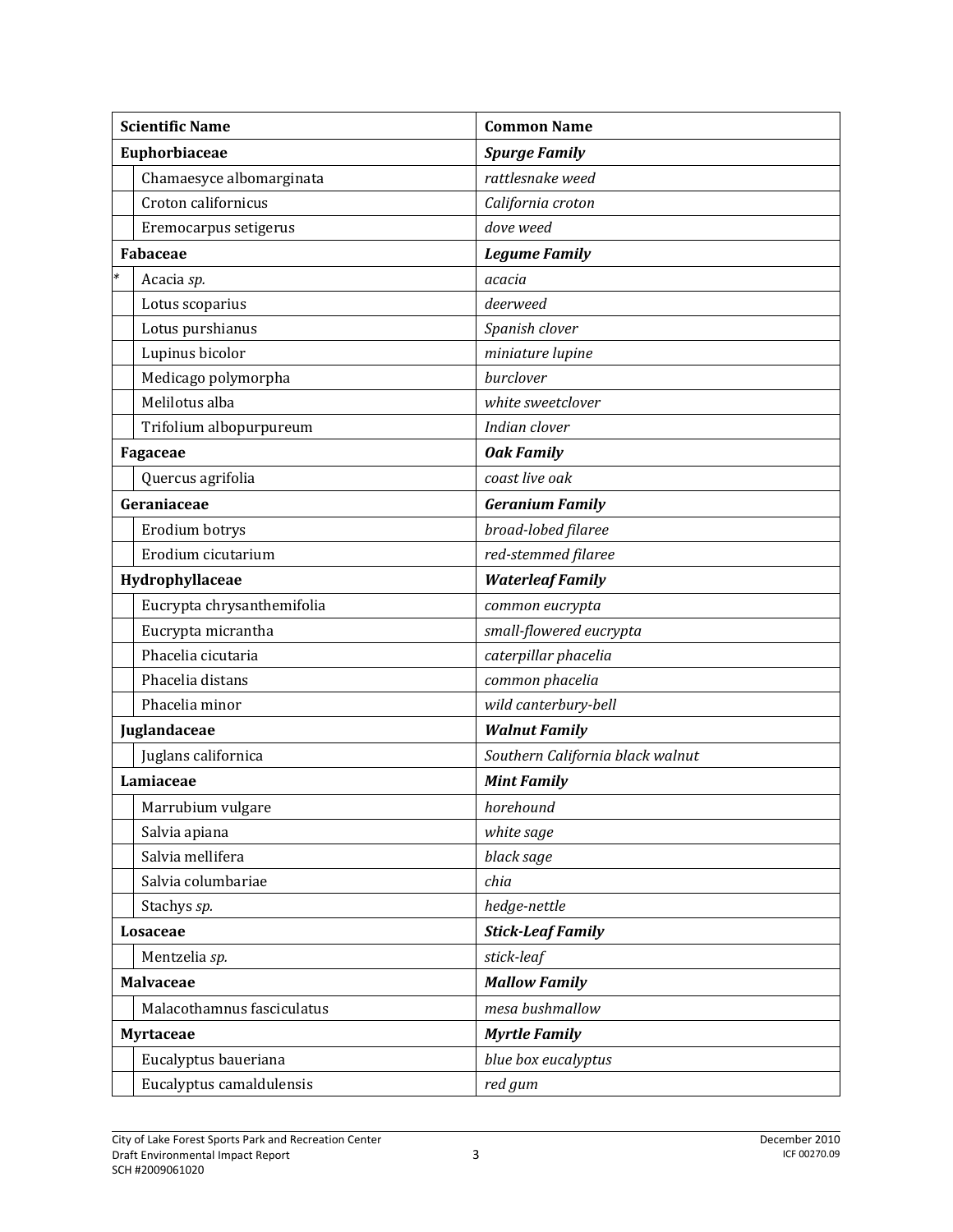| <b>Scientific Name</b>   | <b>Common Name</b>             |
|--------------------------|--------------------------------|
| Eucalyptus globulus      | blue gum                       |
| Nyctaginaceae            | <b>Four O'Clock Family</b>     |
| Mirabiliscalifornica     | California wishbone bush       |
| Onagraceae               | <b>Evening Primrose Family</b> |
| Camissonia bistorta      | southern suncup                |
| Camissonia graciliflora  | slender-flowered primrose      |
| <b>Oxalidaceae</b>       | <b>Wood-Sorrel Family</b>      |
| Oxalis albicans          | wood-sorrel                    |
| Paeoniaceae              | <b>Peony Family</b>            |
| Paeonia californica      | California peony               |
| Papaveraceae             | <b>Poppy Family</b>            |
| Eschscholzia californica | California poppy               |
| Romneya coulteri         | Coulter's matilija poppy       |
| Platanaceae              | <b>Sycamore Family</b>         |
| Platanus racemosa        | western sycamore               |
| Plumbaginaceae           | <b>Leadwort Family</b>         |
| Limonium sp.             | lavender                       |
| Polemoniaceae            | <b>Phlox Family</b>            |
| Gilia angelensis         | gilia                          |
| Navarretia atractyloides | holly-leaved skunkweed         |
| Polygonaceae             | <b>Buckwheat Family</b>        |
| Eriogonum fasciculatum   | California buckwheat           |
| Eriogonum roseum         | wand buckwheat                 |
| Lastarriaea coriaceae    | lastarriaea                    |
| Pterostegia drymarioides | granny's hairnet               |
| Rumex crispus            | curly dock                     |
| Portulacaceae            | <b>Purslane Family</b>         |
| Claytonia perfoliata     | Miner's lettuce                |
| Primulaceae              | <b>Primrose Family</b>         |
| Anagallis arvensis       | scarlet pimpernel              |
| Ranunculaceae            | <b>Crowfoot Family</b>         |
| Delphinium sp.           | larkspur                       |
| Delphinium patens        | spreading larkspur             |
| Rhamnaceae               | <b>Buckthorn Family</b>        |
| Ceanothus leucodermis    | chaparral whitethorn           |
| Rhamnus ilicifolia       | holly-leaf redberry            |
| <b>Rosaceae</b>          | <b>Rose Family</b>             |
| Heteromeles arbutifolia  | toyon                          |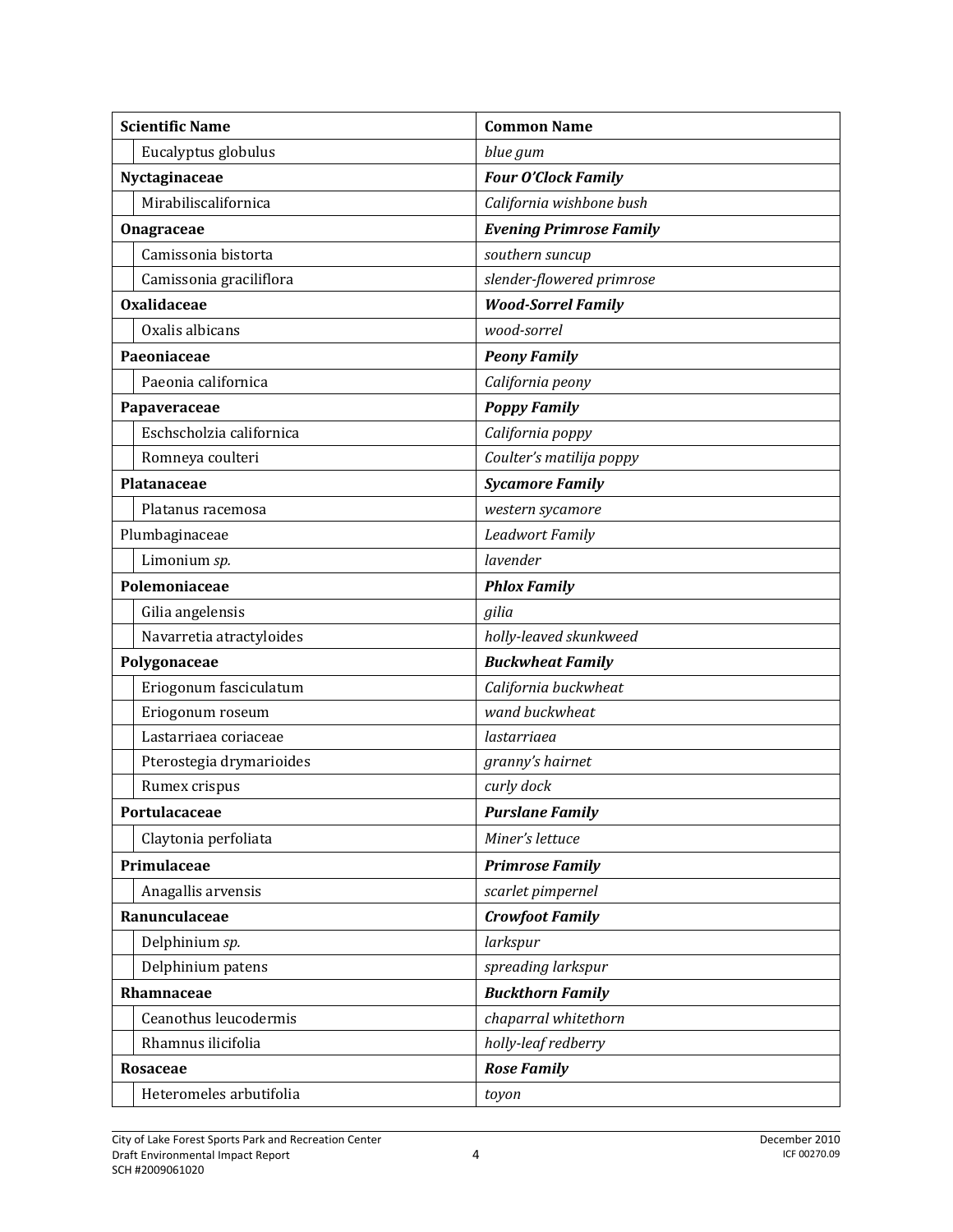| <b>Scientific Name</b>   | <b>Common Name</b>                  |
|--------------------------|-------------------------------------|
| <b>Rubiaceae</b>         | <b>Madder Family</b>                |
| Galium aparine           | goose grass                         |
| Galium angustifolium     | chaparral bedstraw                  |
| Salicaceae               | <b>Willow Family</b>                |
| Salix exigua             | sandbar willow                      |
| Salix laevigata          | red willow                          |
| Salix lasiolepis         | arroyo willow                       |
| Scrophulariaceae         | <b>Figwort Family</b>               |
| Castilleja exserta       | purple owl's clover                 |
| Keckiella cordifolia     | heart-leaved penstemon              |
| Mimulus aurantiacus      | orange bush monkey-flower           |
| Myoporum parviflorum     | prostrate myoporum                  |
| Scrophularia californica | California figwort                  |
| Verbascum thapsus        | woollymullein                       |
| Solanaceae               | <b>Nightshade Family</b>            |
| Nicotiana glauca         | tree tobacco                        |
| Solanum douglasii        | Douglas' nightshade                 |
| <b>Tamaricaceae</b>      | <b>Tamarisk Family</b>              |
| Tamarix ramosissima      | Mediterranean tamarisk              |
| Verbenaceae              | Verbena Family                      |
| Verbena lasiostachys     | western verbena                     |
|                          | <b>Angiosperms (Monocotyledons)</b> |
| Arecaceae                | <b>Palm Family</b>                  |
| Washingtonia robusta     | Mexican fan palm                    |
| Cyperaceae               | <b>Sedge Family</b>                 |
| Cyperus sp.              | sedge                               |
| Scirpus sp.              | bulrush                             |
| <b>Iridaceae</b>         | <b>Iris Family</b>                  |
| Sisyrinchium bellum      | blue-eyed grass                     |
| Liliaceae                | <b>Lily Family</b>                  |
| Bloomeria crocea         | common goldenstar                   |
| Calochortus splendens    | lilac mariposa lily                 |
| Chlorogalum pomeridianum | wavy-leaved soap plant              |
| Dichelostemma capitatum  | blue dicks                          |
| Yucca whipplei           | Our Lord's candle                   |
| Poaceae                  | <b>Grass Family</b>                 |
| Agrostis viridis         | water bentgrass                     |
| Arundo donax             | giant reed                          |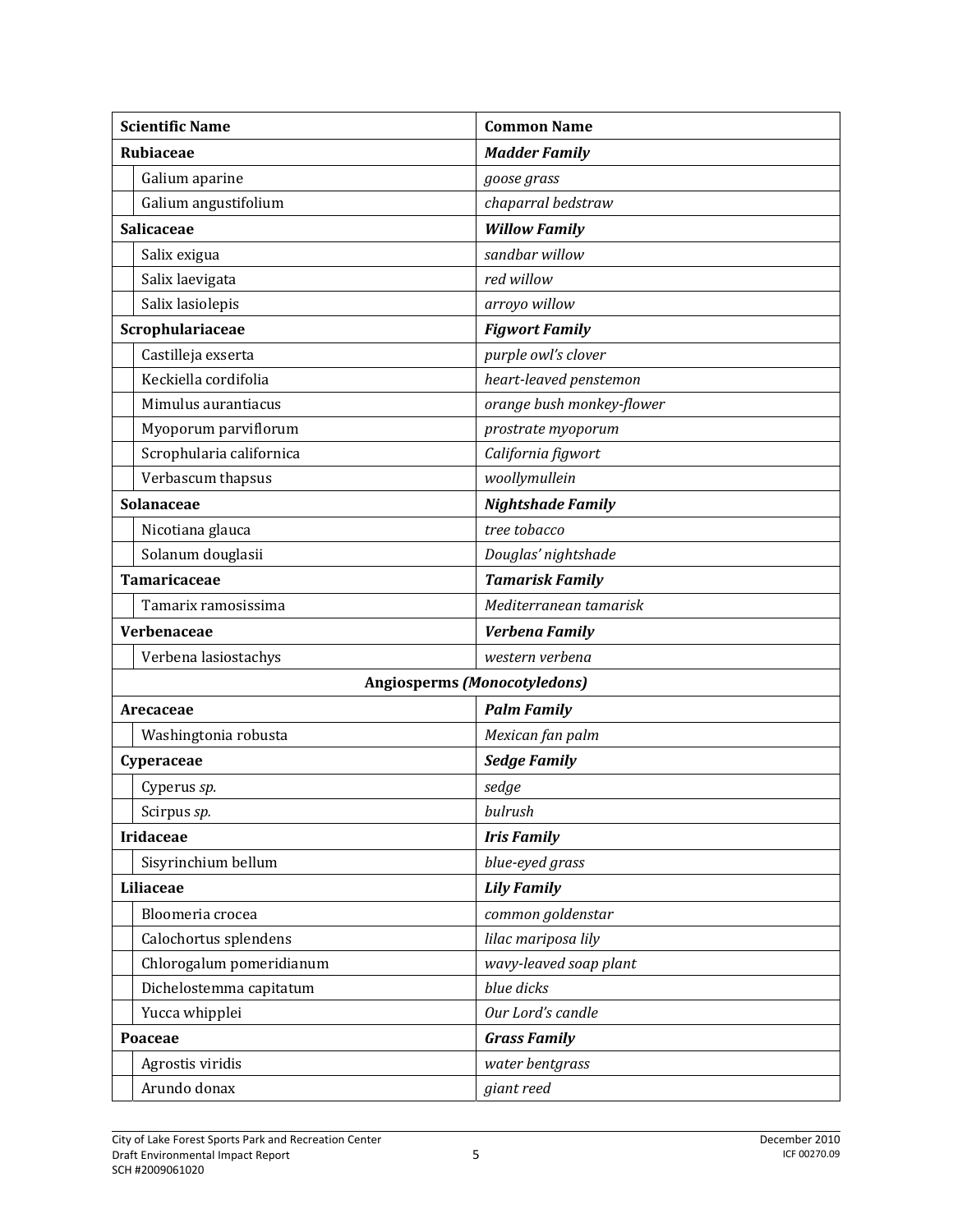| <b>Scientific Name</b>    | <b>Common Name</b>                              |
|---------------------------|-------------------------------------------------|
| Avena barbata             | slender wild oat                                |
| Bromus diandrus           | ripgut grass                                    |
| <b>Bromus hordeaceus</b>  | soft chess                                      |
| <b>Bromus madritensis</b> | foxtail chess                                   |
| Cortaderia selloana       | pampas grass                                    |
| Distichlis spicata        | saltgrass                                       |
| Echinochloa crus-galli    | barnyard grass                                  |
| Hordeum murinum           | glaucous barley                                 |
| Lamarckia aurea           | goldentop grass                                 |
| Leymus condensatus        | giant wild rye                                  |
| Lolium multiflorum        | Italian ryegrass                                |
| Melica imperfecta         | coast range melic                               |
| Muhlenbergia rigens       | deergrass                                       |
| Nassella lepida           | small-flowered needlegrass                      |
| Nassella pulchra          | purple needlegrass                              |
| Polypogon monspeliensis   | annual beard grass                              |
| Schismus barbatus         | Mediterranean schismus                          |
| Vulpia myuros             | foxtail fescue                                  |
| <b>Typhaceae</b>          | <b>Cattail Family</b>                           |
| Typha sp.                 | cat-tail                                        |
| Typha latifolia           | broad-leaved cat-tail                           |
|                           | <b>Invertebrates</b>                            |
| <b>Cambaridae</b>         | <b>Cambarid Crayfish and Crayfishes</b>         |
| Procamarus clarkii        | red swamp crayfish                              |
| Pieridae                  | <b>Whites, Sulphurs, and Orangetips</b>         |
| Artogeia rapae            | cabbage white                                   |
| Papilionidae              | <b>Swallowtails</b>                             |
| Papilio rutulus           | western tiger swallowtail                       |
| Fish                      |                                                 |
| Poeciliidae               | Livebearers - Mosquitofish, Mollies, Swordtails |
| Gambusia affinis          | mosquitofish                                    |
| <b>Amphibians</b>         |                                                 |
| Salamandridae             | <b>Newts</b>                                    |
| Taricha torosa torosa     | coast range newt                                |
| <b>Bufonidae</b>          | <b>True Toads</b>                               |
| Bufo boreas halophilus    | California toad                                 |
| Hylidae                   | <b>Treefrogs</b>                                |
| Pseudacris regilla        | Pacific treefrog                                |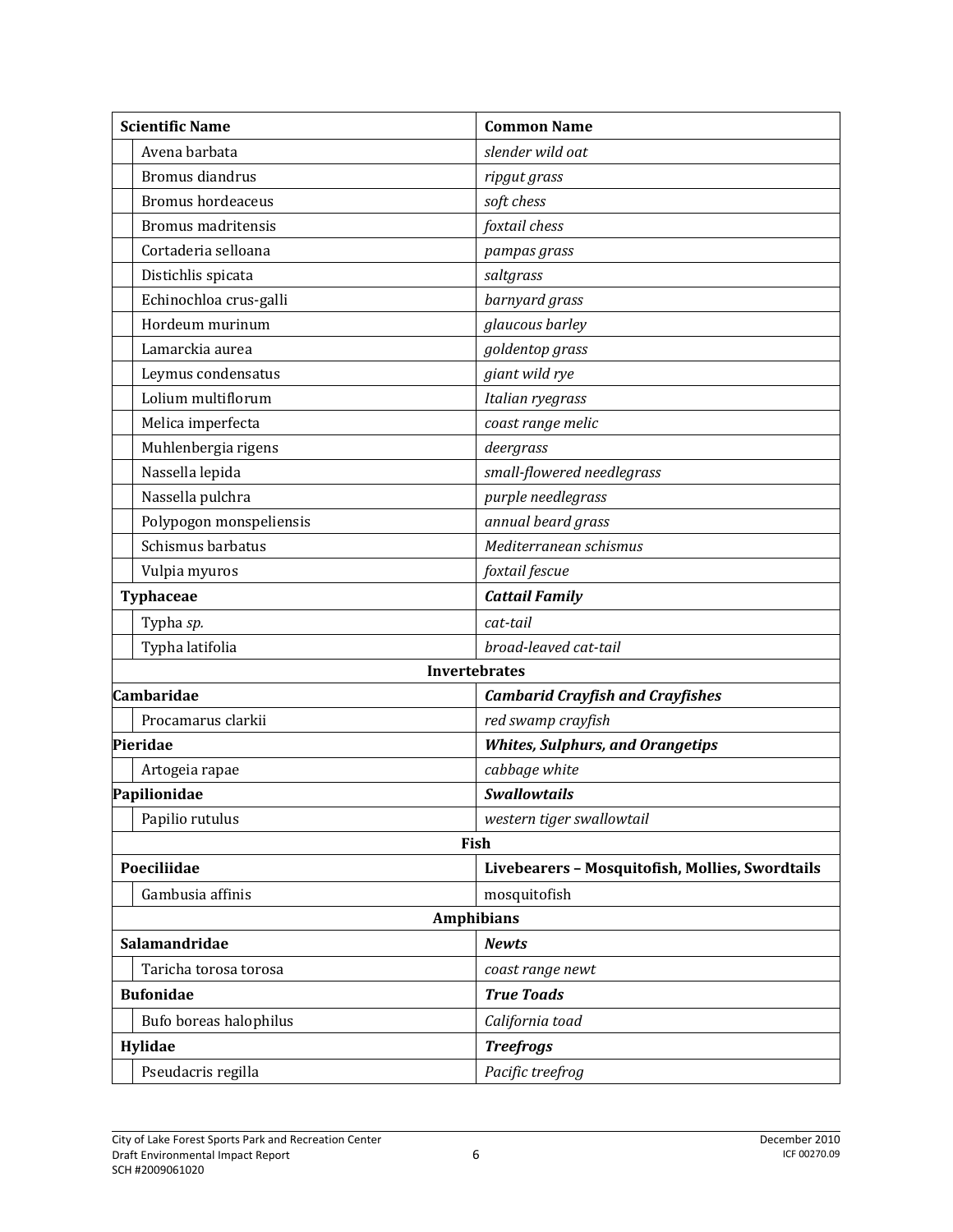| <b>Reptiles</b>                    |                                  |  |
|------------------------------------|----------------------------------|--|
| Iguanidae                          | <b>Iguanid Lizards</b>           |  |
| Sceloporus occidentalis            | western fence lizard             |  |
| Uta stansburiana                   | side-blotched lizard             |  |
| Phrynosoma coronatum (blainvillii) | coast (San Diego) horned lizard  |  |
| <b>Scincidae</b>                   | <b>Skinks</b>                    |  |
| Eumeces skiltonianus               | western skink                    |  |
| <b>Teiidae</b>                     | <b>Whiptail Lizards</b>          |  |
| Aspidoscelis hyperythrus           | orange-throated whiptail         |  |
| Aspidoscelis tigris                | coastal western whiptail         |  |
| Anguidae                           | <b>Alligator Lizards</b>         |  |
| Gerrhonotus multicarinatus         | San Diego alligator lizard       |  |
| Leptotyphlopidae                   | <b>Slender Blind Snakes</b>      |  |
| Leptotyphlops humilis              | western blind snake              |  |
| <b>Boidae</b>                      | <b>Boas</b>                      |  |
| Lichanura trivirgata roseofusca    | coastal rosy boa                 |  |
| Colubridae                         | <b>Colubrid Snakes</b>           |  |
| Arizona elegans occidentalis       | California glossy snake          |  |
| Diadophis punctatus similes        | San Diego ring-necked snake      |  |
| Hypsiglena torquata                | night snake                      |  |
| Lampropeltis getula californiae    | California kingsnake             |  |
| Lampropeltis zonata pulchra        | San Diego mountain kingsnake     |  |
| Masticophis flagellum piceus       | red coachwhip                    |  |
| Masticophis larealis               | California whipsnake             |  |
| Pituophis catenifer annecteus      | San Diego gopher snake           |  |
| Salvadora hexalepis virgultea      | coast patch-nosed snake          |  |
| Thamnophis hammondii               | two-striped garter snake         |  |
| Viperidae                          | <b>Vipers</b>                    |  |
| Crotalus ruber ruber               | northern red diamond rattlesnake |  |
| Crotalus viridishelleri            | southern Pacific rattlesnake     |  |
| <b>Birds</b>                       |                                  |  |
| <b>Anatidae</b>                    | <b>Ducks, Geese, Swans</b>       |  |
| Anas platyrhynchos                 | mallard                          |  |
| <b>Ardeidae</b>                    | <b>Herons</b>                    |  |
| Nycticorax nycticorax              | black-crowned night heron        |  |
| <b>Cathartidae</b>                 | <b>New World Vultures</b>        |  |
| Cathartes aura                     | turkey vulture                   |  |
| Accipitridae                       | <b>Hawks</b>                     |  |
| Accipiter cooperii                 | Cooper's hawk                    |  |
| Buteo jamaicensis                  | red-tailed hawk                  |  |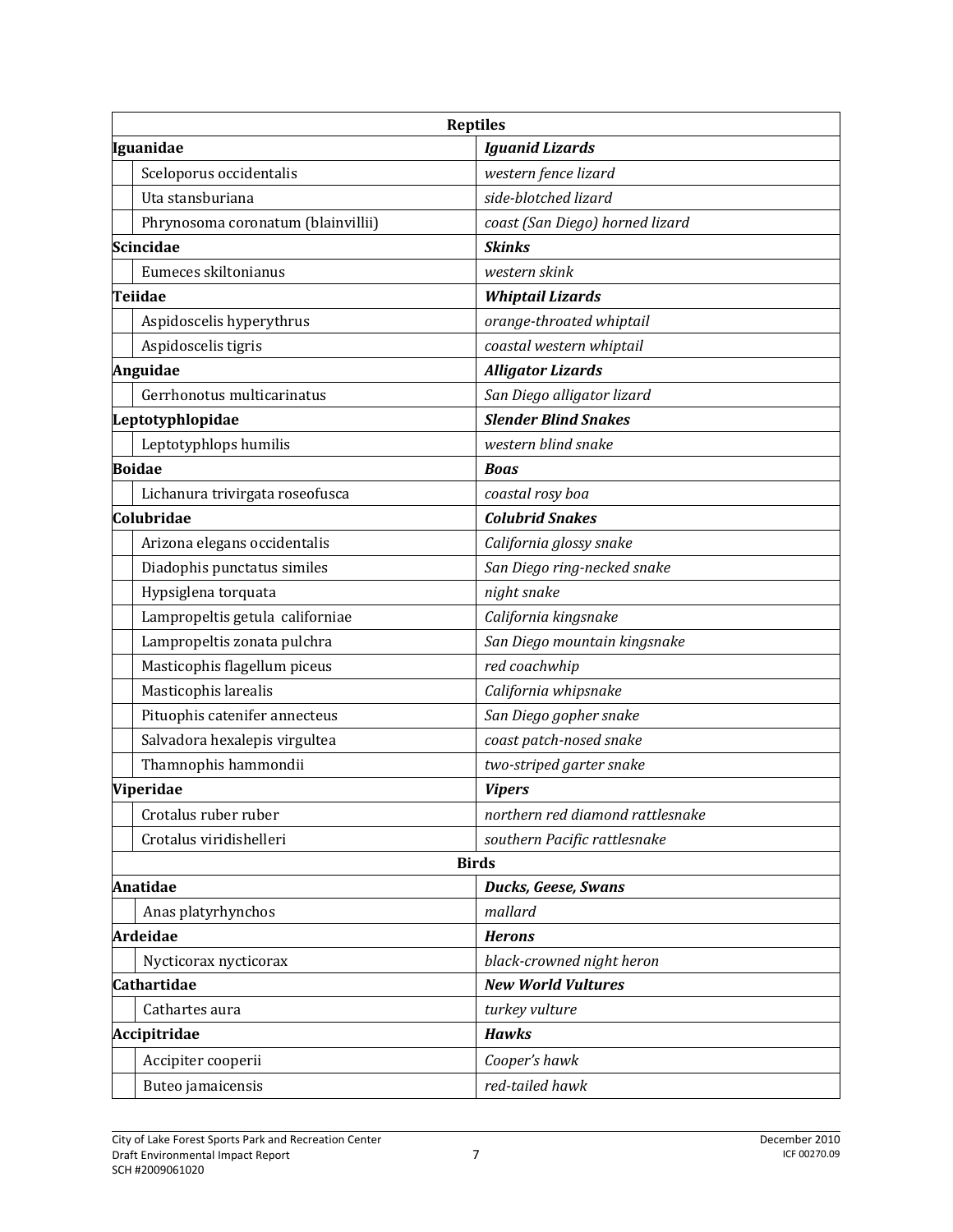| <b>Scientific Name</b>  | <b>Common Name</b>             |
|-------------------------|--------------------------------|
| <b>Buteo lineatus</b>   | red-shouldered hawk            |
| Falconidae              | <b>Falcons</b>                 |
| Falco sparverius        | American kestrel               |
| Phasianidae             | <b>Pheasants and Quails</b>    |
| Callipepla californica  | California quail               |
| Charadriidae            | <b>Plovers</b>                 |
| Charadrius vociferous   | killdeer                       |
| Columbidae              | <b>Pigeons and Doves</b>       |
| Columba livia           | rock dove                      |
| Zenaida macroura        | mourning dove                  |
| Apodidae                | <b>Swifts</b>                  |
| Aeronautes saxatalis    | white-throated swift           |
| Cuculidae               | <b>Cuckoos and Roadrunners</b> |
| Geococcyx californianus | greater roadrunner             |
| Tytonidae               | <b>Barn Owls</b>               |
| Tyto alba               | barn owl                       |
| <b>Trochilidae</b>      | <b>Hummingbirds</b>            |
| Archilochus alexandri   | black-chinned hummingbird      |
| Calypte anna            | Anna's hummingbird             |
| Calypte costae          | Costa's hummingbird            |
| Selasophorus rufus      | rufous hummingbird             |
| Selasophorus sasin      | Allen's hummingbird            |
| Picidae                 | Woodpeckers                    |
| Colaptes auratus        | northern flicker               |
| Picoides nuttallii      | Nuttall's woodpecker           |
| Picoides pubescens      | downy woodpecker               |
| Tyrannidae              | <b>Tyrant Flycatchers</b>      |
| Contopus sordidulus     | western wood-pewee             |
| Empidonax difficilis    | Pacific-slope flycatcher       |
| Sayornis nigricans      | black pheobe                   |
| Sayornis saya           | Say's phoebe                   |
| Myarchus cinerascens    | ash-throated flycatcher        |
| Tyrannus vociferans     | Cassin's kingbird              |
| Tyrannus verticalis     | western kingbird               |
| Vireonidae              | <b>Vireos</b>                  |
| Vireo gilvus            | warbling vireo                 |
| Vireo huttoni           | Hutton's vireo                 |
| Hirundinidae            | <b>Swallows</b>                |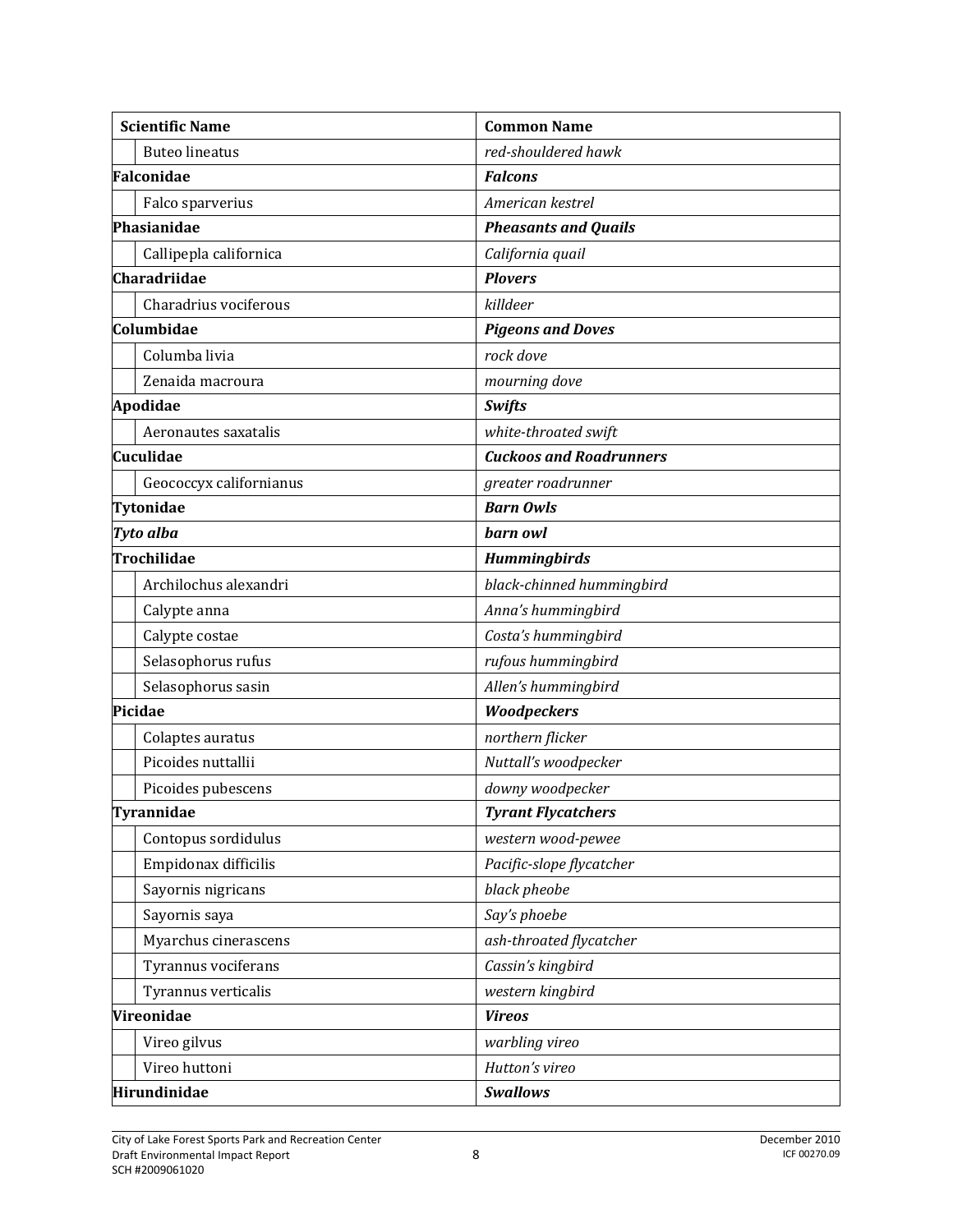|          | <b>Scientific Name</b>                 | <b>Common Name</b>                                    |
|----------|----------------------------------------|-------------------------------------------------------|
|          | Stelgidopteryx serripennis             | northern rough-winged swallow                         |
|          | Petrochelidon pyrrhonota               | cliff swallow                                         |
| Corvidae |                                        | <b>Jays and Crows</b>                                 |
|          | Aphelocoma californica                 | western scrub-jay                                     |
|          | Corvus brachyrhynchos                  | American crow                                         |
|          | Corvus corax                           | common raven                                          |
|          | Aegithalidae                           | <b>Bushtits</b>                                       |
|          | Psaltriparus minimus                   | bushtit                                               |
|          | Troglodytidae                          | Wrens                                                 |
|          | Campylorhynchus brunneicapillus couesi | coastal cactus wren                                   |
|          | Thryomanes bewickii                    | Bewick's wren                                         |
|          | Troglodytes aedon                      | house wren                                            |
|          | Muscicapidae                           | <b>Kinglets, Gnatcatchers, Thrushes, and Babblers</b> |
|          | Polioptila caerulea                    | blue-gray gnatcatcher                                 |
|          | Polioptila californica californica     | coastal California gnatcatcher                        |
|          | <b>Turdidae</b>                        | <b>Thrushes</b>                                       |
|          | Chamaea fasciata                       | wrentit                                               |
| Mimidae  |                                        | <b>Thrashers</b>                                      |
|          | Mimus polyglottos                      | northern mockingbird                                  |
|          | Toxostoma redivivum                    | California thrasher                                   |
|          | Ptilogonatidae                         | <b>Silky Flycatchers</b>                              |
|          | Phainopepla nitens                     | phainopepla                                           |
| Laniidae |                                        | <b>Shrikes</b>                                        |
|          | Lanius ludovicianus                    | loggerhead shrike                                     |
|          | <b>Sturnidae</b>                       | <b>Starlings</b>                                      |
|          | Sturnus vulgaris                       | European starling                                     |
|          | Parulidae                              | <b>Wood Warblers</b>                                  |
|          | Dendroica coronate                     | yellow-rumped warbler                                 |
|          | Dendroica petechia                     | yellow warbler                                        |
|          | Dendroica virens                       | black-throated green warbler                          |
|          | Geothlypis trichas                     | common yellowthroat                                   |
|          | Icteria virens                         | yellow-breasted chat                                  |
|          | Vermivora celata                       | orange-crowned warbler                                |
|          | Wilsonia pusilla                       | Wilson's warbler                                      |
|          | <b>Emberizidae</b>                     | <b>Emberizids</b>                                     |
|          | Aimophilia ruficeps canescens          | Southern California rufous-crowned sparrow            |
|          | Melospiza melodia                      | song sparrow                                          |
|          | Pipilo crissalis                       | California towhee                                     |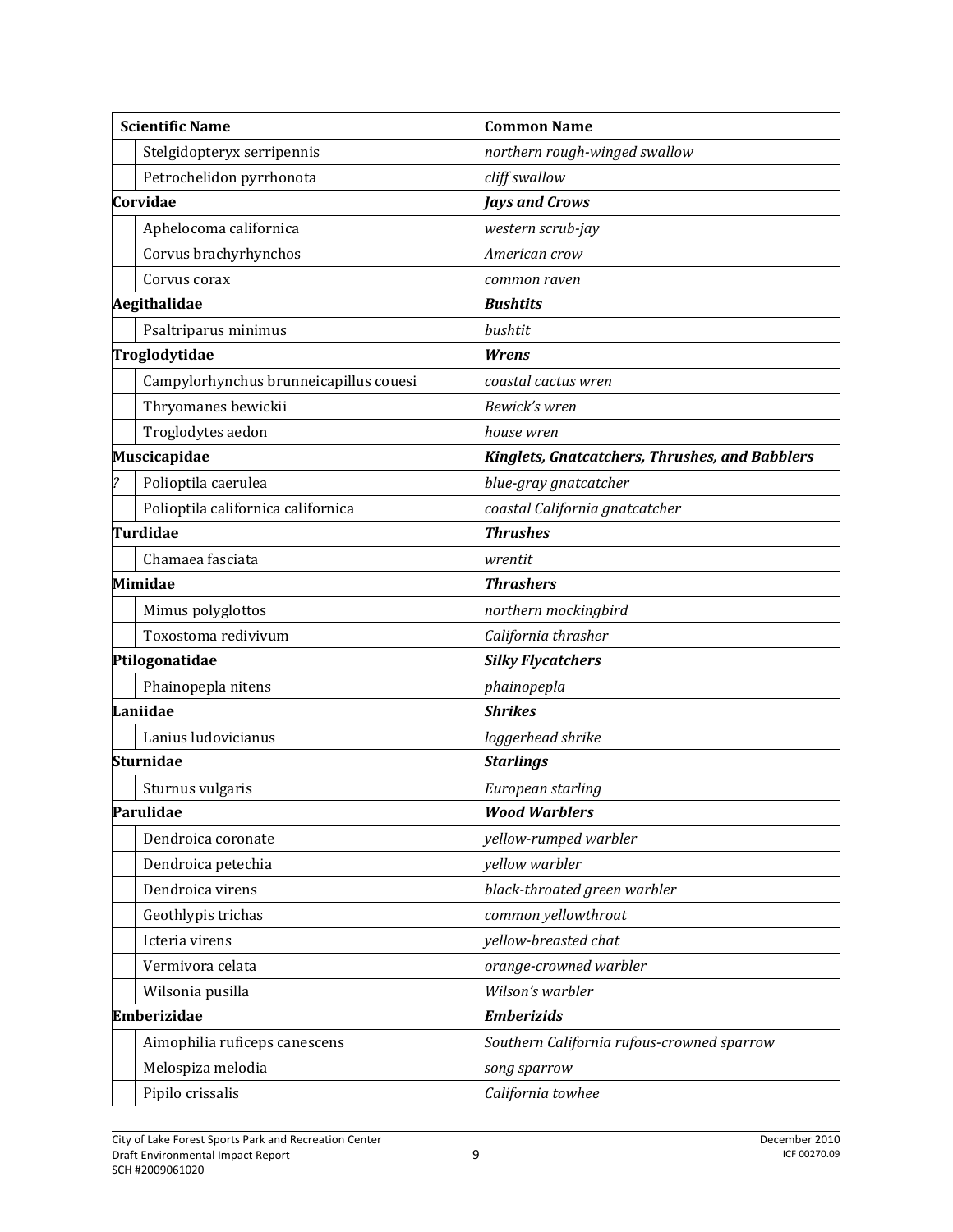|            | <b>Scientific Name</b>      | <b>Common Name</b>                   |
|------------|-----------------------------|--------------------------------------|
|            | Pipilo maculates            | spotted towhee                       |
|            | Zonotrichia atricopilla     | golden-crowned sparrow               |
|            | Zonotrichia leucophrys      | white-crowned sparrow                |
|            | <b>Cardinalidae</b>         | <b>Cardinals</b>                     |
|            | Pheucticul melanophalus     | black-headed grosbeak                |
|            | Icteridae                   | <b>Blackbirds</b>                    |
|            | Icterus bullockii           | <b>Bullock's oriole</b>              |
|            | Icterus cucullatus          | hooded oriole                        |
|            | Molothrus ater              | brown-headed cowbird                 |
|            | Fringillidae                | <b>Finches</b>                       |
|            | Carduelis psaltria          | lesser goldfinch                     |
|            | Carduelis tristis           | American goldfinch                   |
|            | Carpodacus mexicanus        | house finch                          |
|            | Passeridae                  | <b>Old World Sparrows</b>            |
|            | Passer domesticus           | house sparrow                        |
|            |                             | <b>Mammals</b>                       |
|            | Didelphidae                 | <b>New World Opossums</b>            |
|            | Didelphis virginiana        | Virginia opossum                     |
|            | Vespertilionidae            | <b>Evening Bats</b>                  |
|            | Antrozous pallidus          | pallid bat                           |
|            | Lasiurus blossevillii       | western red bat                      |
| Molossidae |                             | <b>Free-Tailed Bats</b>              |
|            | Eumops perotis              | western mastiff bat                  |
|            | Leporidae                   | <b>Hares and Rabbits</b>             |
|            | Lepus californicusbennettii | San Diego black-tailed jackrabbit    |
|            | Sylvilagus audubonii        | desert cottontail                    |
|            | <b>Sciuridae</b>            | <b>Squirrels</b>                     |
|            | Spermophilus beecheyi       | California ground squirrel           |
|            | Geomyidae                   | <b>Pocket Gophers</b>                |
|            | Thomomys bottae             | Botta's pocket gopher                |
|            | Heteromyidae                | <b>Pocket Mice and Kangaroo Rats</b> |
|            | Chaetodipus californicus    | California pocket mouse              |
|            | Chaetodipus fallax fallax   | northwestern San Diego pocket mouse  |
|            | Dipodomys agilis            | Pacific kangaroo rat                 |
|            | <b>Muridae</b>              | <b>Mice, Rats, and Voles</b>         |
|            | Peromyscus boylii           | brush mouse                          |
|            | Peromyscus californicus     | California mouse                     |
|            | Peromyscus eremicus         | cactus mouse                         |
|            | Peromyscus maniculatus      | deer mouse                           |